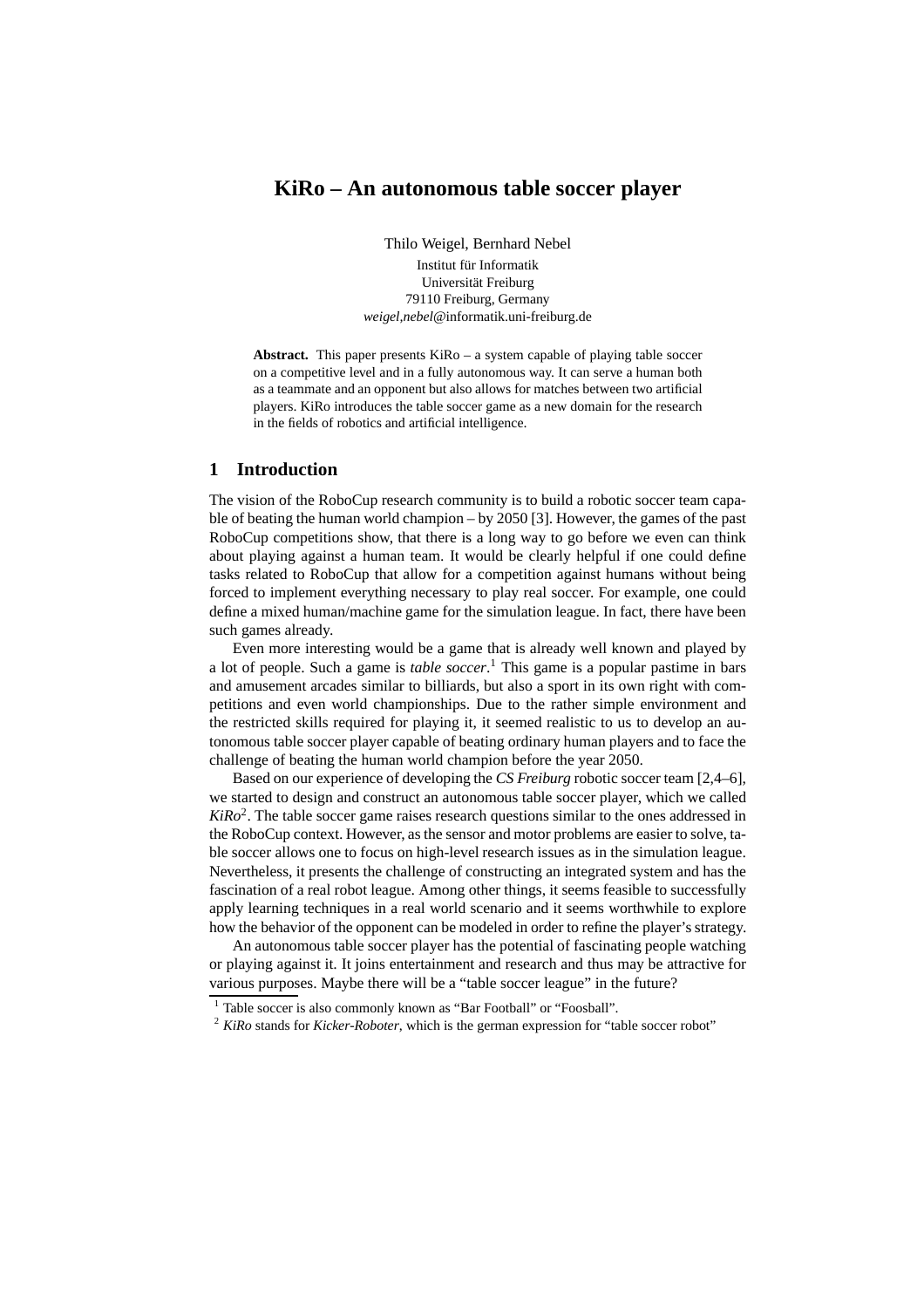The rest of the paper is structured as follows. We start with a description of the general system architecture in section 2. Section 3 presents details of the hardware we developed to control the rotational and translational movements of a player's rod. Section 4 describes how we gain a model of the world from the camera data. Section 5 presents KiRo's basic actions and how they are selected. Section 6 reports results from matches KiRo played in the public. In section 7 we conclude and give an outlook on our future work.

## **2 General Architecture**

An important criterion in the design of KiRo was to modify the natural environment only as much as absolutely necessary. Therefore we bought a commercially available table soccer and attached the units for controlling the rods to the outside of the table.



**Fig. 1.** The hardware setup

Each unit is individually mountable and controls one rod of a player. The only sensors used are absolute position encoders of the motors and a color camera overlooking the table<sup>3</sup>. A standard personal computer connects to the camera and control unit and handles all the information processing during a game. Figure 1 gives a sketch of the setup.

Figure 2 shows the structure of the control software we developed. From the camera data the position of the ball and

the positions of the players are estimated. These estimates are integrated into a world model where the direction of motion and the velocity of an object are calculated. In addition, the world model generates information which helps to locate the ball if not visible. The encoders are used to detect if the ball is locked between a figure and the



**Fig. 2.** The software architecture

floor. This information is very helpful if a player wants to stop and control the ball, e.g. for a pass to a figure of the same rod.

<sup>&</sup>lt;sup>3</sup> We discarded the idea of mounting a grid of photo sensors just above the playing surface for ball recognition, because this would have meant a considerable modification of the soccer table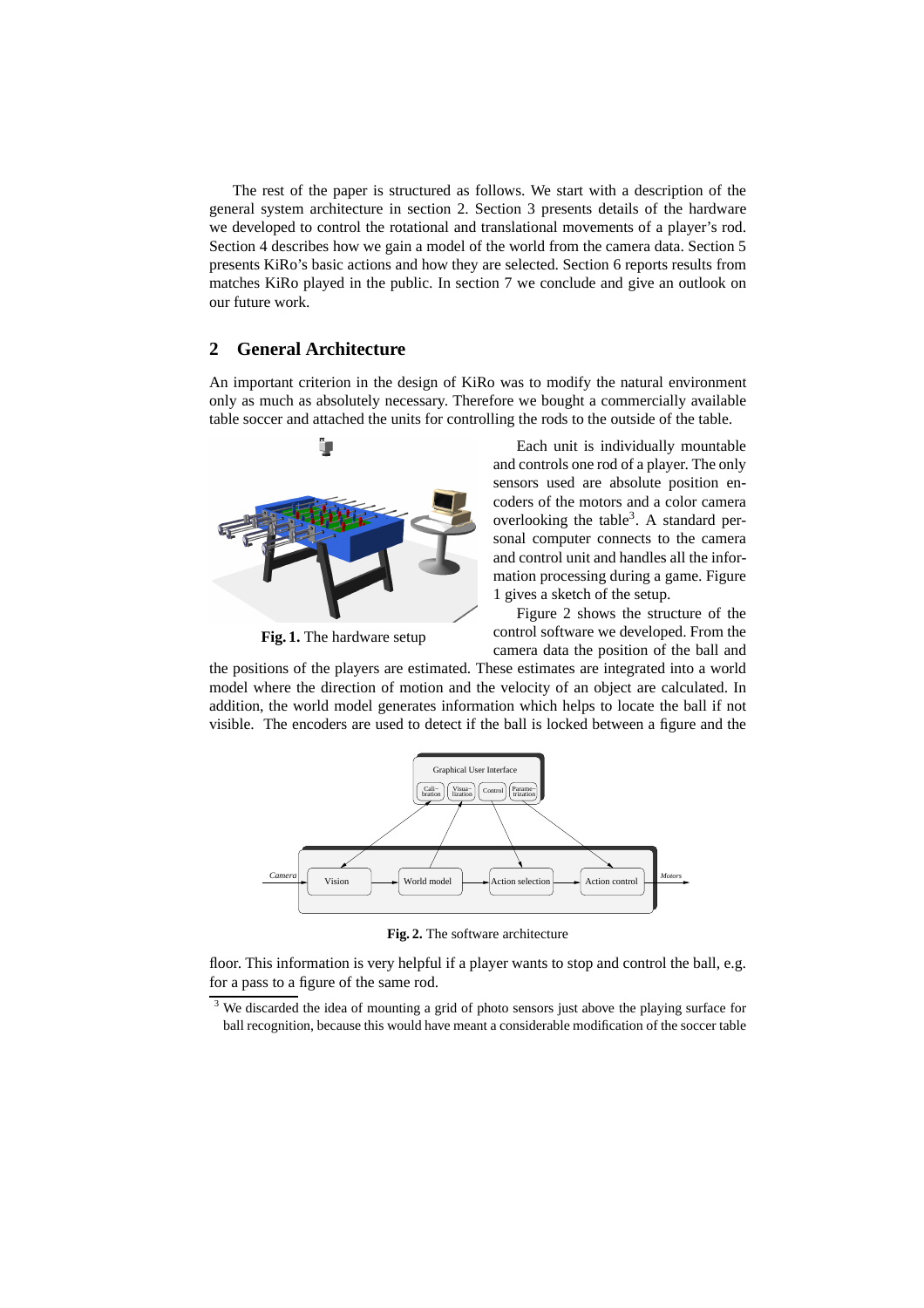Based on the world model the action selection modules decides which behavior from a set of basic skills is the most appropriate one for the given situation. The execution of the selected action is then monitored by the action control module which sends the suitable commands to the motors.

Table soccer can be a very fast game where the ball may move at velocities of up to 10 m/s. This means that even at a frame rate of 50 Hz the ball possibly travels as far as 200 mm between two consecutive frames. In order to cope with these demanding conditions we attempt to minimize the delay between a change in the environment and an action being taken in response. By synchronizing the vision and action selection processes we achieve that an action is selected and executed as soon as a new camera image is available. This reduces the delay to the amount of time needed for digitizing the camera's analogue signal (approximately 20ms at a very high shutter speed) plus the time needed for processing the new information and communicating with the motor controllers (currently approximately 11 ms). In order to cope with this delay, we date back by 20ms the timestamp which is assigned to a newly arrived image and estimate the positions of all objects 11 ms ahead of the current time. Of course, this increases the uncertainty of an object's position estimate, but decreases the effects of the delay.

But reactiveness isn't everything anyway: Interestingly, professional players affirmed, that very often their strategy envisions just *not* to react to the movements or posture of the ball or the opponent figures. At an advanced level of play one would be fooled by an opponent's trick too easily and it is therefore advisable to concentrate on an elaborate and constantly changing positioning scheme. What distinguishes a professional player is rather his strategical play and his motoric skills to manipulate the ball than his fast reaction time.

### **3 Hardware**

Because in Germany *Löwen* soccer tables are commonly used both for competitions and recreation we decided to use their *Home Soccer* model<sup>4</sup> for our purposes. The table provides a playing field of the size 1200mm x 680mm and has four rods on each side. There are figures attached to each rod (1 for the goal keeper, 2 for the defender, 5 for the mid field and 3 for the attacker), which can be used to manipulate the ball.



**Fig. 3.** A control unit

We designed the units for controlling the rotational and translational movements of a player's rod in such a way that they are easily mountable to other manufacturer's tables as well. Figure 3 shows a model of a control unit with a player's rod attached to it. Coupled to a belt drive, the slide glides on a spline shaft when the belt is moved by a motor. A second motor and belt drive cause the spline shaft, and thus the belt pulleys of the slide, to rotate. As the player's rod is attached to

4 http://www.loewen.de/produkte/soccer/homesocc.htm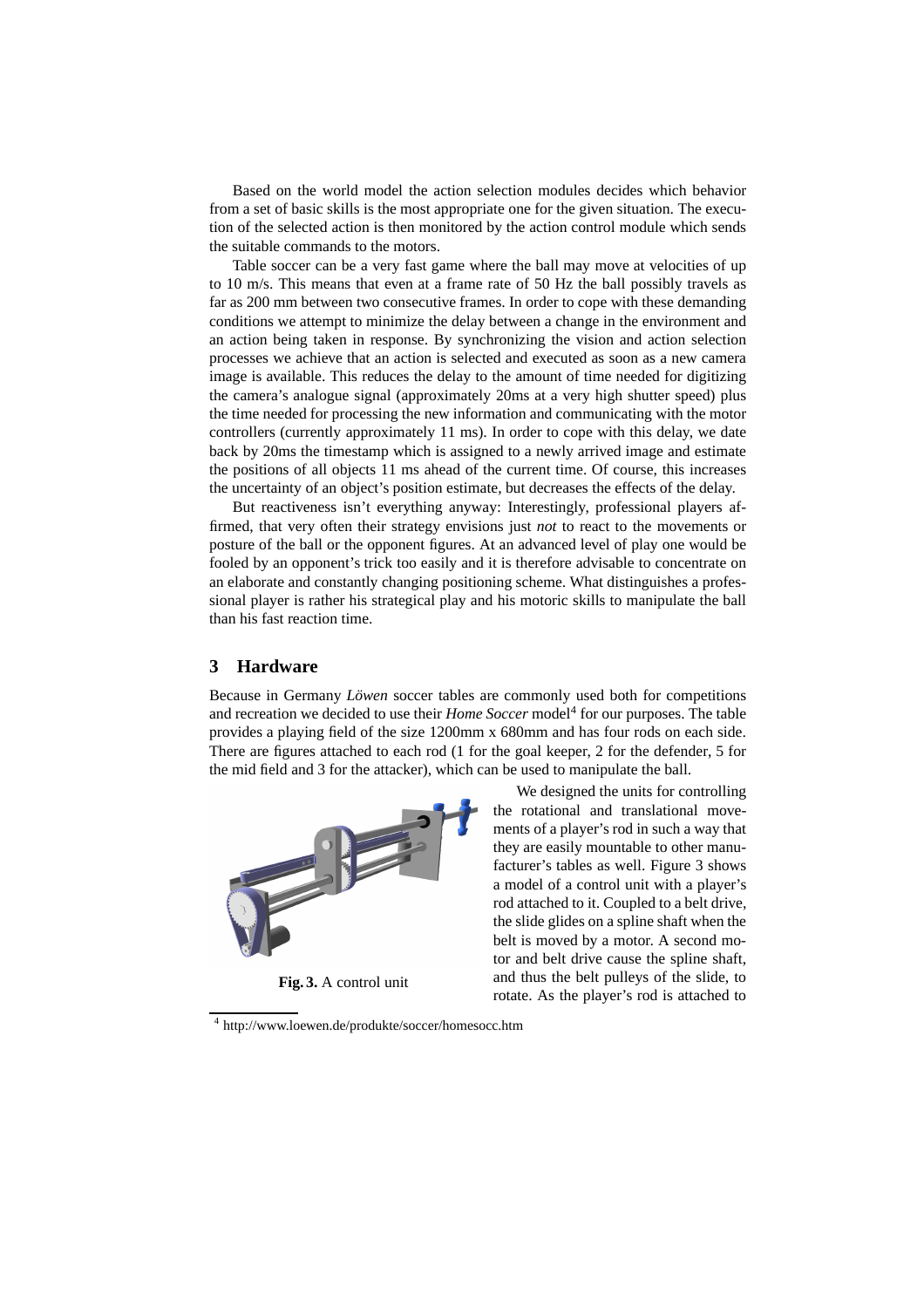the upper belt pulley of the slide, any desired translational and rotational movement of a player can be achieved by controlling the corresponding motors appropriately.

The *Faulhaber* servo motors and motor controllers we use are addressable via an RS232 link in a comfortable way. To control eight motors (2 for each unit) at the same time we equipped the PC *AMD Athlon, 700 MHz, 256 MB Ram* with a *Stallion Easy I/O* multi-port serial adapter.

Even though more specialized sensors could be used, we preferred to rely mainly on the position encoders of the motors and on one color camera. The vision system we employ consists of a *Phytec VCAM-110* camera and a *Phytec pciGRABBER-4* frame grabber, providing PAL images in YUV format. Because we analyze each half frame individually, we achieve an effective frame rate of 50 Hz with an image resolution of 384x288 pixels. In addition, a safety light grid is used to guarantee that nobody will be harmed when putting a hand between the player rods.

#### **4 Vision and World Modeling**

Using the very efficient CMVision library [1] for color segmentation we are able to extract the positions of the players and the position of the ball at a frame rate of 50 Hz. Since the position of the table relative to the camera may change during a game, we have developed a simple but effective calibrating mechanism which allows us to re-calibrate the system every few seconds. The transformation matrix from image coordinates to real world coordinates is determined by examining the field lines and finding both the center circle and the center lines using a simple template matching method. First, starting with default values, the position and the size of a circle template is varied systematically until the correlation with the camera image reaches a maxima. As in the succesive cycle the



**Fig. 4.** An image from the overhead camera (a) and the world model derived from it (b). In the image the calibration circle and line are plotted black. In the world model the ball is marked as a white circle and the ball owner is marked by a white frame.

previously determined circle center, circle position and line orientation are taken as starting values, the described method usually finds the relevant field lines within a few milliseconds – if the soccer table doesn't move considerably. The circle's center then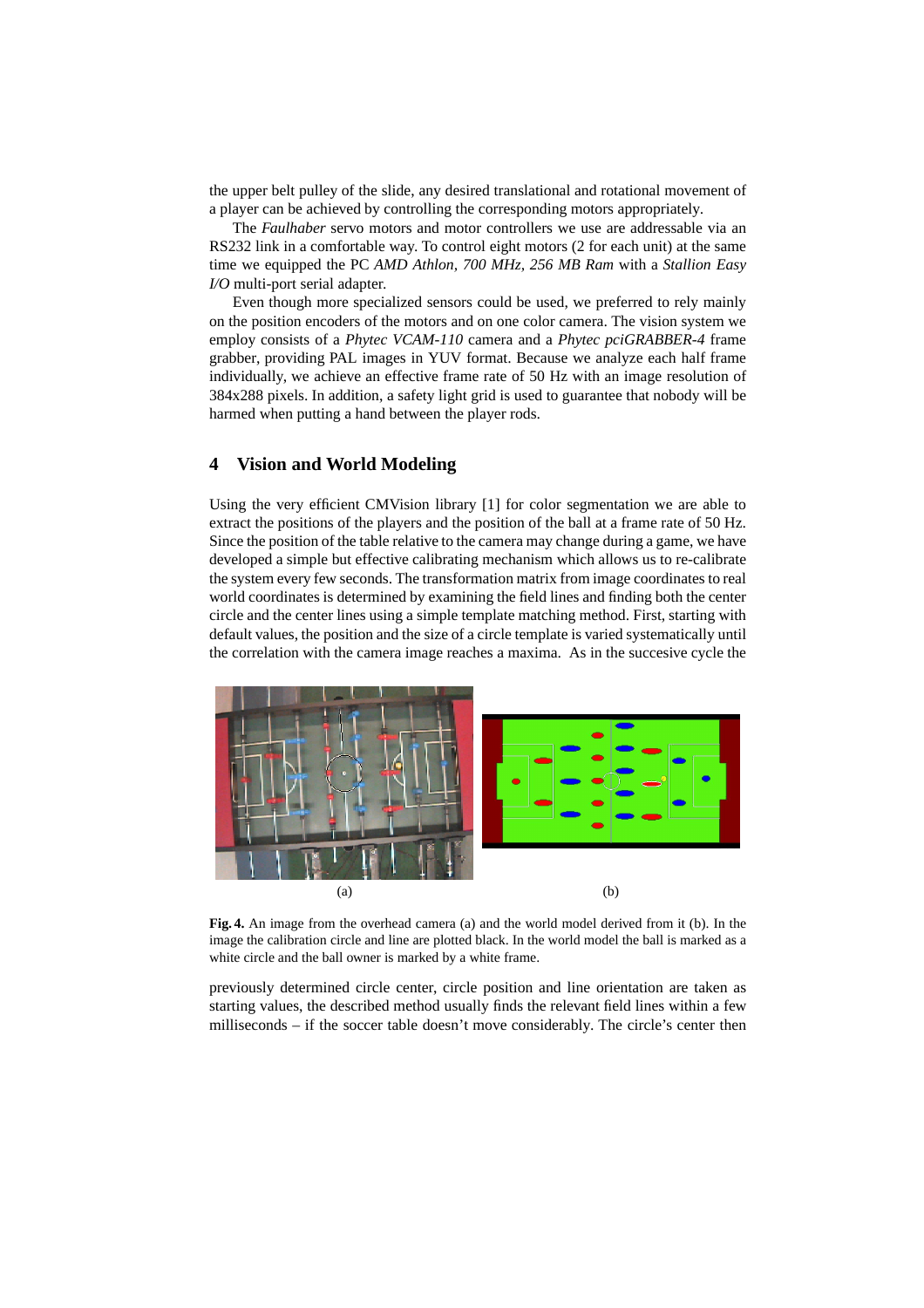yields the position of the table, the angle of the straight lines its orientation and the circle radius the zoom factor. Figure 4 (a) shows an image from the overhead camera. It can be seen that the calibration routine recognized the center circle and line.

A player's rod has only two degrees of freedom and both its position and the distance between its figures are known. Thus, individually detecting the positions of all the figures of a rod creates redundant information. This means that we can improve the estimates of the figures' inclination and position by averaging over all figures of that rod. The *a priori* knowledge also permits us to improve the estimates for an individual player because different blobs belonging to the same figure can be associated reliably.

The angle of a figure is estimated by comparing the width of its bounding box with the minimum and maximum possible values. Due to the limited resolution of the camera image only a rough and ambiguous estimate is possible. For instance, one cannot really tell if a figure is pointing right towards the table or in the opposite direction. However, by examining to which side of a rod a figure's bounding box further extends, it can usually be detected towards which side the figure is inclined. Knowing towards which side of a rod a figure is "up" and assuming that a figure is "down", when the bounding box and thus the figure's angle is small, is sufficient for our purposes at the moment.

Currently we use a yellow ball in order to simplify the perception problem. Since there is no other yellow object on the field, all yellow blobs can be used to calculate an overall bounding box. Usually its center corresponds to the center of the ball on the field, but there might be considerable inaccuracies if the ball is partially covered by a rod's figure. However, knowing the expected size of the ball, the bounding box can be reconstructed taking into consideration the covering figure.

Quite often the ball cannot be identified in the camera image. This happens either because a goal was scored or - more frequently - because the ball is obscured completely by a figure. In order to ensure an appropriate behavior even in these situations, we mark a figure as the "ball owner" if the visible ball is close enough to it. The knowledge, which figure was the ball owner before the camera lost track of the ball permits us to assume that the ball is located right underneath this figure, even if this figure is moving.

Figure 4 (b) shows a screenshot of the world model constructed from the camera image. Note, that even though not plotted in the world model, it is known, towards which side of a rod a figure is inclined.

# **5 Action Selection and Action Control**

In the first prototype version of KiRo we employ a simple decision-tree like action selection mechanism. It considers the current game situation and chooses one of the following basic actions for execution:

- **–** *DefaultAction* move and turn rod to default home position
- *KickBall*: rotate the rod by 90° to kick the ball forward
- **–** *BlockBall*: move the rod so that a figure intercepts the ball
- **–** *ClearBall*: move to the same position as *BlockBall* but turn the rod in order to let the ball pass from behind
- **–** *BlockAtPos*: move the rod so that a figure prevents the ball passing at a specific position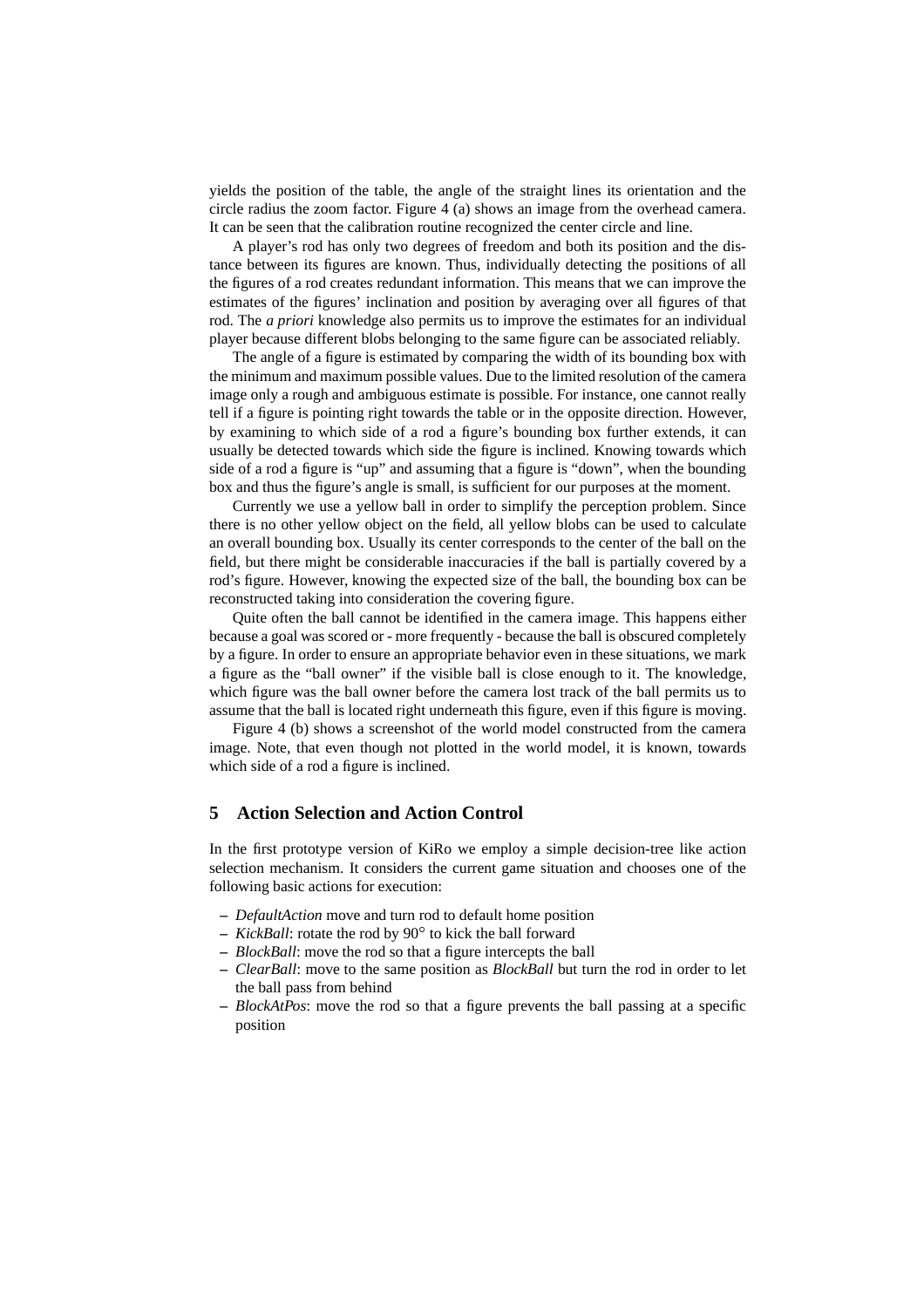**–** *ClearAtPos*: move the rod to a specific position and turn the rod in order to let the ball pass from behind



**Fig. 5.** The decision tree for selecting an action

Figure 5 shows the decision tree used to select an action for the rod of a player. Only a few predicates are used and the actions are selected in a straightforward way. All the rods are treated in the same way, except that the positions for *BlockAtPos* and *BlockBall* are calculated individually.

Every figure of a player's rod can move within a certain range. Usually the ranges of two figures overlap and consequently there may be situations with two figures as candidate for moving to a specific target position. In these cases we select the figure with the best trade-off between its distance to the target position and the distance from its range limits to the target position. To avoid oscillation, e.g. when blocking the moving ball, we additionally prefer the figure that was selected in the last cycle already.

The exact target position where a figure tries to block the ball depends on the position, direction and velocity of the ball. If the ball is moving very fast, the position where the ball is anticipated to pass the rod is taken. However, if the ball is moving very slowly, the target position is set in the way of the expected kicking direction of the opponent: it is assumed that the figures of an offensive rod always aim at the goal and that other figures usually try to kick the ball just forward. In order to achieve smooth transitions between the anticipated and the expected position, the target positions for intermediate ball velocities are calculated by interpolating between the two positions.

To avoid unnecessary "hectic" behavior the velocity at which a rod is moved is determined by considering how urgent it is to reach a given target position. If the ball is far away and it is moving only slowly there is no need for a fast reaction. But the closer and the faster the ball gets, the higher is the speed assigned to the rods.

The currently available basic actions and the manner of selecting them lead to a very "agile" and effective behavior. The well organized team line up and the reliable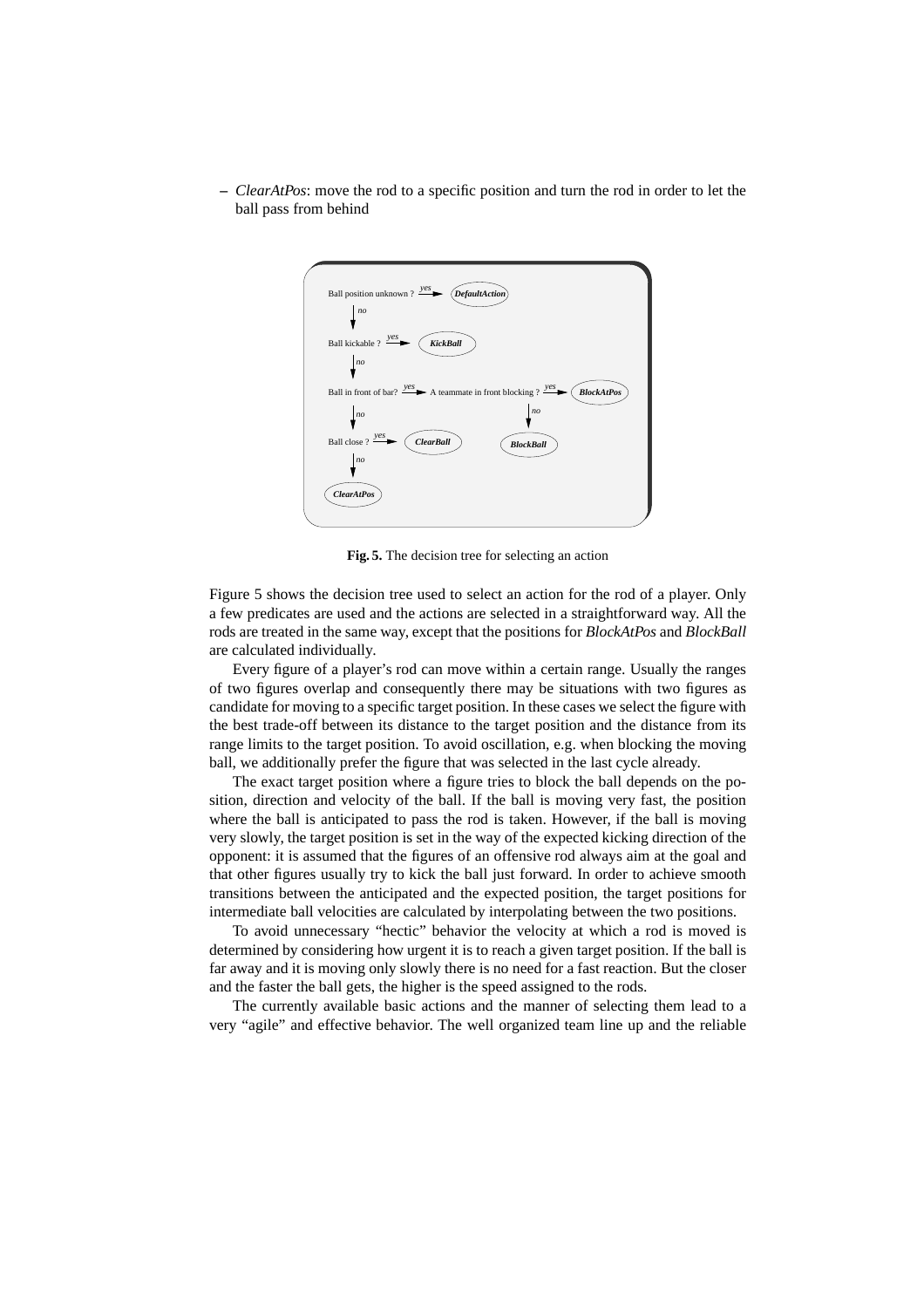ball blocking skill make it quite difficult for an opponent to bring the ball forward. In turn, the fact that the ball is kicked forward as soon as possible makes it hard for opponents to react fast enough to block it. Test games have shown, that even with a simple strategy like the one presented here, beginners and amateurs can be beaten by the autonomous table soccer player.

#### **6 Results**

At the RoboCup German Open '02 in Paderborn and the Hannover Industrial Fair '02 KiRo played during nine days for a total of about 22 hours against human players. Mostly men, but also a lot of women were queuing up, curious to play table soccer player against a machine. In the same way kids, adolescents and adults were fascinated by KiRo, ambitious to win and obviously having fun when playing. We were surprised by the fact, that most of the "test players" had considerable experience and were already playing at a high standard.

Altogether we recorded 102 matches KiRo played against human opponents, ignoring a lot of "trial games", where people gave up very early or just wanted a quick impression of how it is like to play against a machine. Always two players were playing as a team against KiRo. For all the games we recorded the team's playing standard, which we assessed by observing the players' skills and their strategical behavior, distinguishing between the following categories:

- **–** A *beginner* has hardly ever played and has neither special skills nor a strategical understanding for the game.
- **–** An *amateur* plays once in a while, has fundamental skills and a strategical understanding of the game.
- **–** An *advanced player* is playing regularly and consciously improving his skills and strategy while playing
- **–** A *professional* is explicitly practicing special shots or tricks, plays with an elaborate strategy and competes at tournaments

|                         | Games won: Games lost | Goals shot: Goals received |
|-------------------------|-----------------------|----------------------------|
| <b>Beginners</b>        | 17:0                  | 154:28                     |
| Amateurs                | 56:11                 | 501:284                    |
| <b>Advanced Players</b> | 3:11                  | 75:117                     |
| Professionals           | 0:4                   | 7:40                       |
| Total                   | 76:26                 | 737:469                    |

**Table 1.** game results

Table 1 shows the results of the games. Of course, only a rough and subjective assessment of the teams' playing standard was possible. KiRo won about 75% of all the games and proofed to be a challenge for beginners and amateurs. Even against two professional players (one of them the runner up at the European Championships in 1998), KiRo managed to score some lucky goals until they got used to its playing style. Nevertheless, like the audience and all the other players they appreciated KiRo and offered to contribute their experience and knowledge for improving KiRo's strategy.